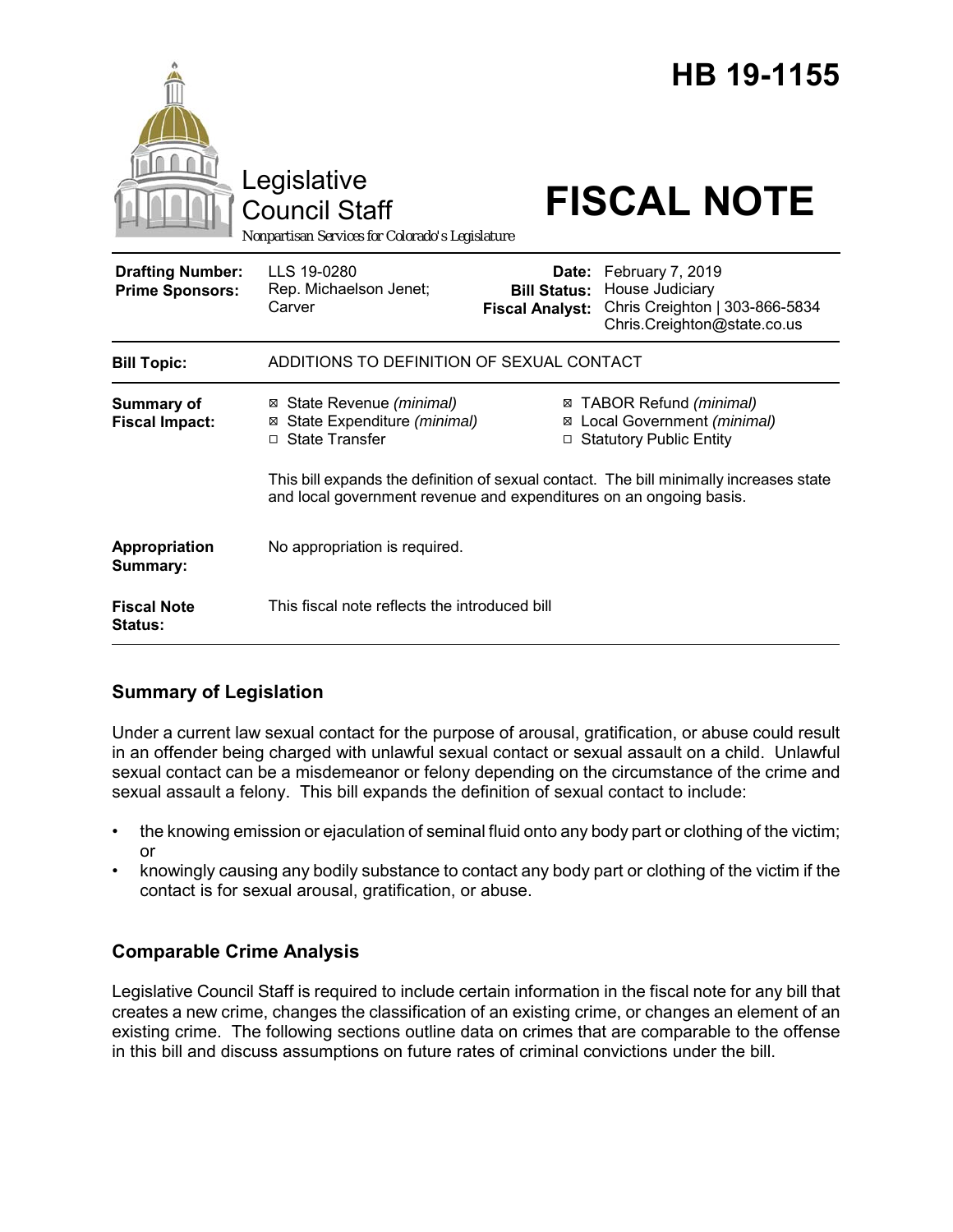February 7, 2019

**Prior conviction data.** This bill changes the element of existing crimes by expanding the definition of sexual contact.

- *Unlawful sexual contact.* Going back three years there have been 614 total convictions for unlawful sexual contact. Of this, 579 offenders were convicted of a misdemeanor with 41 being sentenced to county jail and 35 were convicted of a felony with 4 sentenced to a term of incarceration in the Department of Corrections (DOC). Of this 566 were male and 13 were female. Demographically, 473 were White, 64 were Hispanic, 58 were African American, 12 were Asian, 5 were classified as "Other," and 2 were American Indian.
- *Sexual assault on a child.* Going back three years there have been 1,275 offenders convicted and sentenced for sexual assault on a child. Of this, 1,249 were male, 25 female, and 1 offender did identify a gender. Demographically, 1,015 were White, 126 were Hispanic, 103 were African American, 11 were Asian, 10 were classified as "Other," 8 were American Indian, and 2 did not identify a race.

**Assumptions.** This analysis assumes less than five cases per year will fall under the circumstances of this expanded definition. It is unknown if these convictions will be for unlawful sexual contact or sexual assault on a child. Any impact on convictions and sentencing to county jail or the DOC is assumed to be minimal.

Visit leg.colorado.gov/fiscalnotes for more information about criminal justice costs in fiscal notes.

#### **State Revenue**

Beginning in FY 2019-20, this bill increases state revenue by a minimal amount.

**Criminal fines and court fees.** By expanding the definition of the existing crime of sexual contact this bill will increase state revenue from criminal fines and court fees by a minimal amount beginning in FY 2019-20, credited to the Fines Collection Cash Fund, various other cash funds in the Judicial Department, and the General Fund. The fine penalty for unlawful sexual content can range from \$250 to \$100,000 depending on the circumstance of the crime and whether the offender is convicted and sentenced with a misdemeanor or a felony. The fine penalty for sexual assault on a child can range from \$1,000 to \$750,000. Additionally, court fees may be imposed on a case-by-case basis for a variety of court-related costs, such as probation supervision, drug surcharges, or late fees. Because the courts have the discretion of incarceration, imposing a fine, or both, a precise state revenue impact cannot be determined. Criminal fine and court fee revenue is subject to TABOR.

#### **State Expenditures**

Beginning in FY 2019-20, this bill increases costs and workload in the Judicial Department and the Department of Human Services. It may also increase state General Fund expenditures in the Department of Corrections, as discussed below.

**Judicial Department***.* This bill will increase costs and workload for the trial courts in the Judicial Department to process additional criminal case filings. Costs and workload may also increase in the agencies that provide representation to indigent persons, including the Office of the State Public Defender and the Office of Alternate Defense Council. Additionally, costs and workload may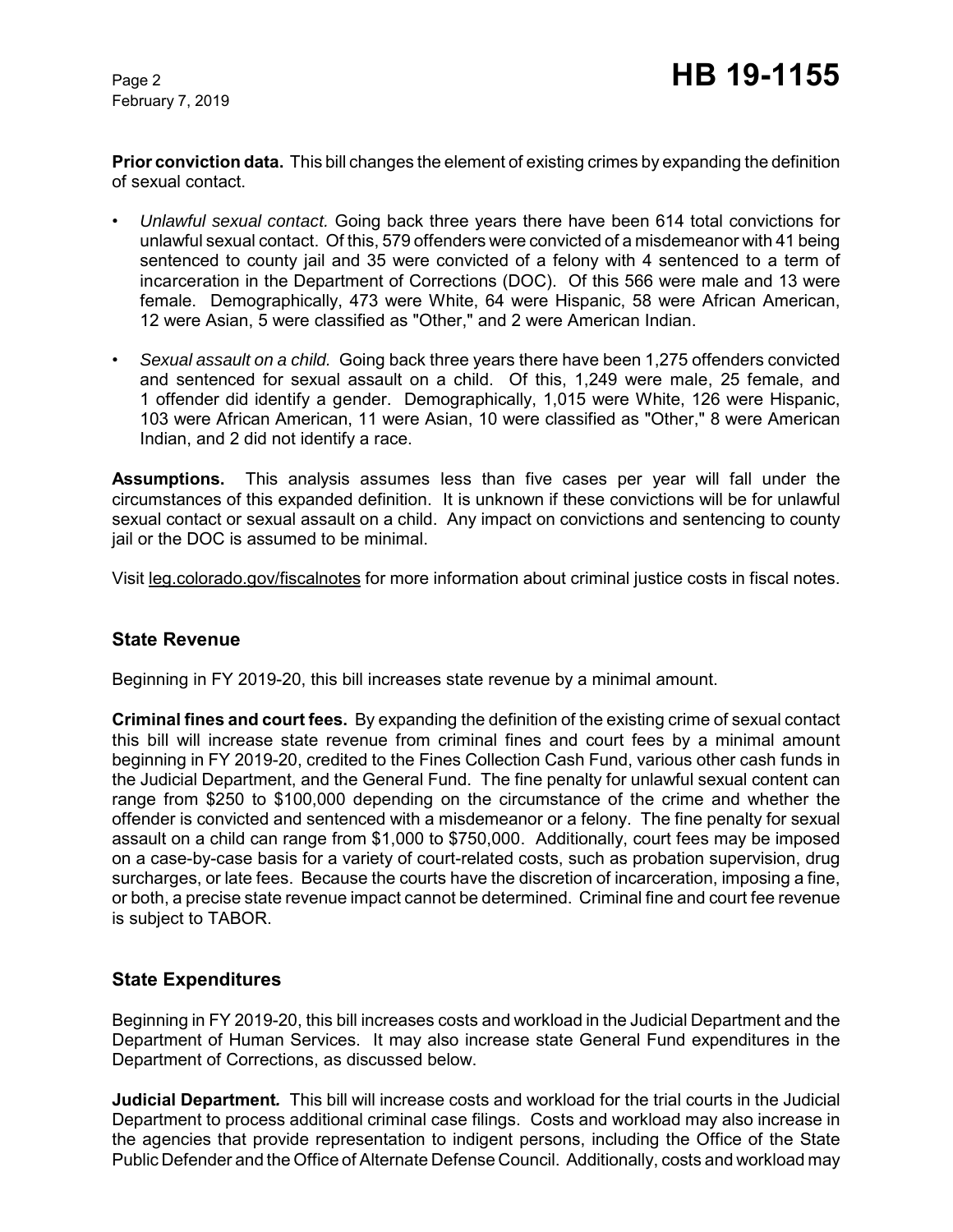February 7, 2019

increase in the Office of the Child's Representative to provide representation to juveniles. If additional offenders are sentenced to probation, costs and workload in the Division of Probation will increase. Overall, it is assumed that this workload can be accomplished within existing appropriations. Should a change in funding be required for any agency or division with the Judicial Department, the fiscal note assumes it will be addressed through the annual budget process.

**Department of Corrections.** To the extent that this bill increases the number of persons sentenced to prison for felony unlawful sexual contact or sexual abuse of a child, costs will increase. However, at this time it is assumed that the likelihood of persons being sentenced to the custody of the DOC is minimal and that any increase in costs will be addressed through the annual budget process, if necessary.

**Department of Human Services.** To the extent that this bill increases the number of juveniles adjudicated of unlawful sexual contact and sentenced to the Division of Youth Services, costs will increase. This impact is assumed to be minimal and that any increase in costs will be addressed through the annual budget process, if necessary.

**TABOR refunds.** The bill is expected to minimally increase state General Fund obligations for TABOR refunds by in FY 2019-20. Under current law and the December 2018 Legislative Council Staff forecast, the bill will correspondingly increase the amount refunded to taxpayers via sales tax refunds on income tax returns for tax year 2020. The state is not expected to collect a TABOR surplus in FY 2020-21.

#### **Local Government**

Beginning in FY 2019-20, this bill is expected to increase local government revenue, costs, and workload as described below. The exact impact to a particular local government will vary depending on the number of offenses committed within its jurisdiction.

**District attorneys**. The bill increases workload and costs for district attorneys to prosecute new offenses. District attorney offices are funded by counties, with each county in a judicial district contributing based on its population.

**County jails.** Based on the assumptions listed in the Comparable Crime Analysis section, the bill may increase county jail costs. However, because the courts have the discretion of incarceration or imposing a fine, the precise county impact cannot be determined. Under current law, the state reimburses county jails for housing state inmates. Based on a 2018 Joint Budget Committee Staff county jail survey, the average cost to house an offender in a county jail is \$98.83 per day, but varies significantly from \$43.65 to \$350.21 per day depending on the county. For the current fiscal year, the state reimburses county jails at a daily rate of \$54.93.

**Denver County Court.** The bill increases revenue, costs and workload for the Denver County Court, which is managed and funded by the City and County of Denver, to try misdemeanor unlawful sexual contact cases under the bill. Probation services in the Denver County Courts may also experience an increase in revenue, costs, and workload revenue to supervise additional persons convicted under the bill within Denver County.

**County Human Services.** To the extent that this bill results in more investigations for abuse and neglect related to child sexual assault cases, costs and workload will increase for county departments of human and social services.